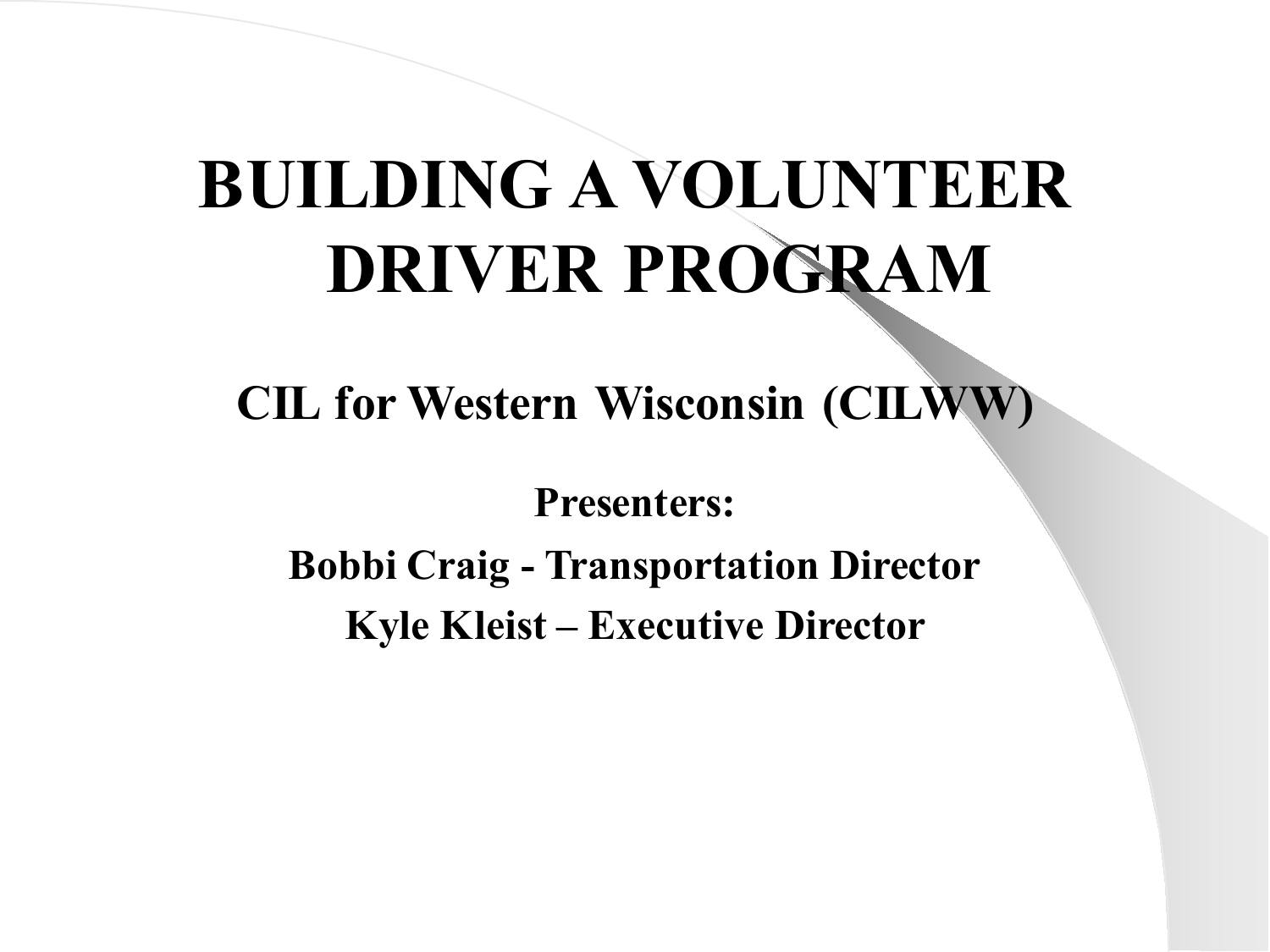How do you use volunteer drivers to meet the transportation needs of person with disabilities living in rural areas?

**"The New Freedom (NF) Transportation Program"**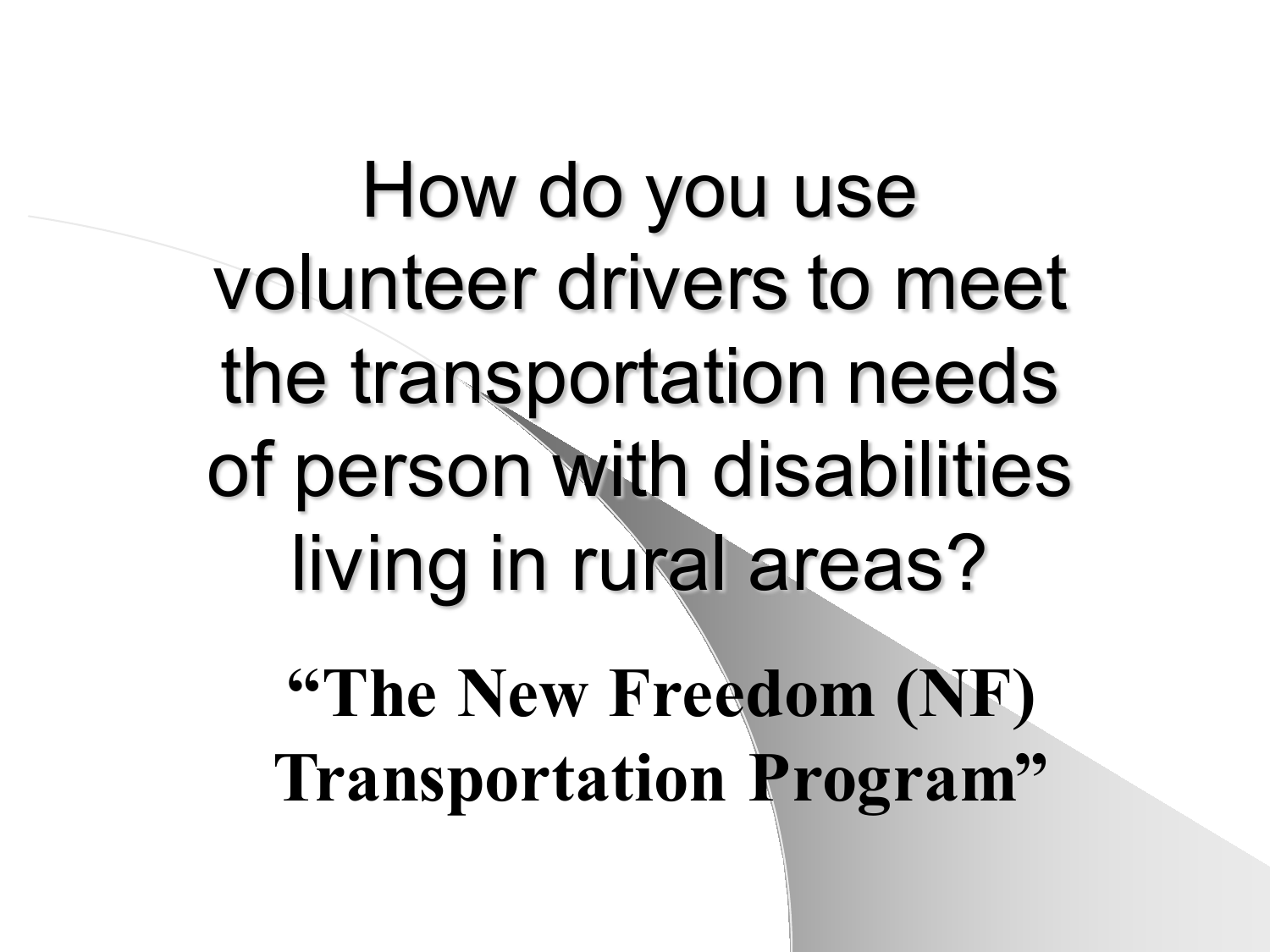### Why was NF needed?

- Lack of affordable and accessible transportation options for persons with disabilities in our service area.
- Only Medicaid funded trips for:
	- Medical
	- Dental
	- Counseling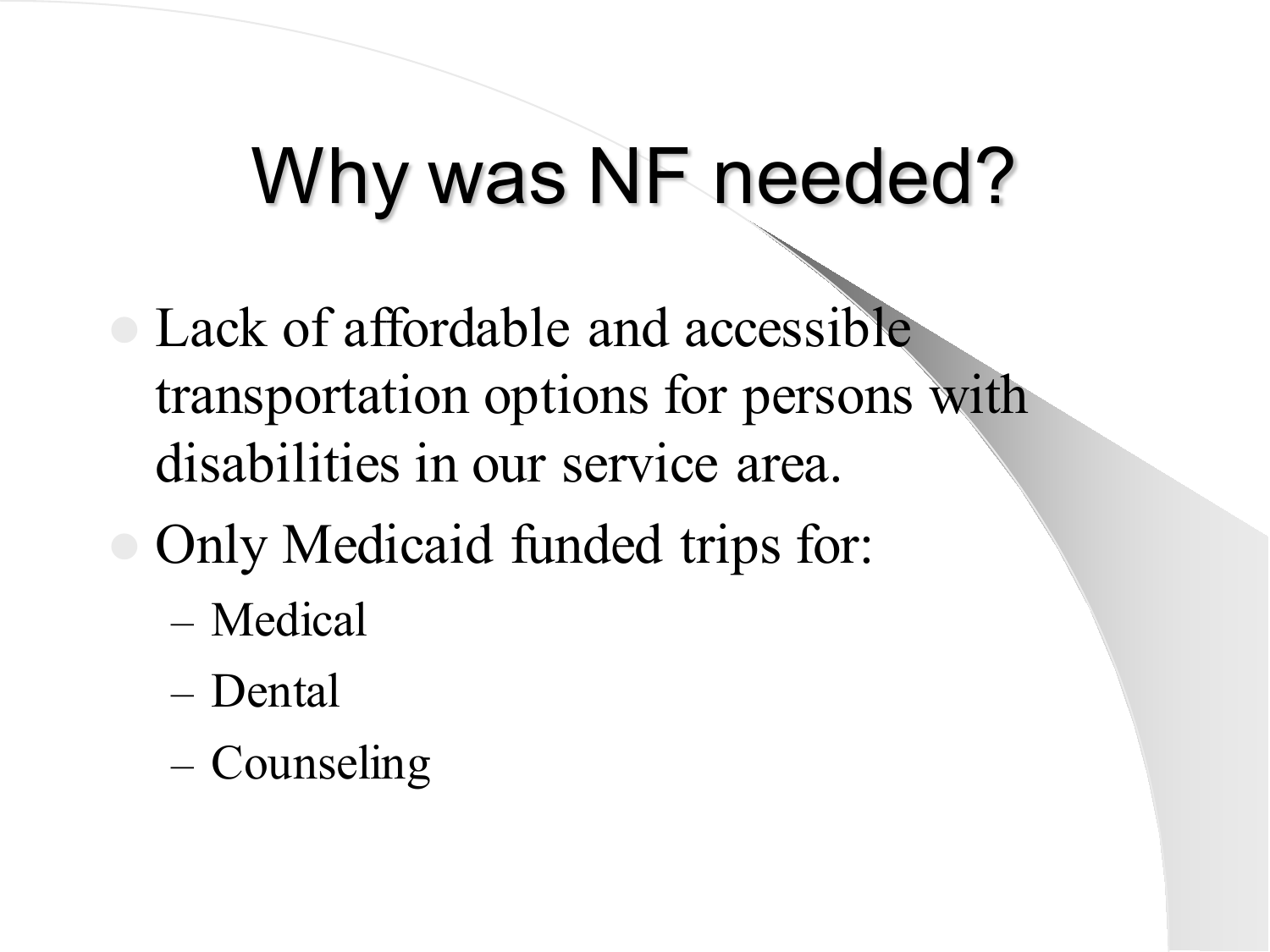# Why did CILWW get in the transportation business?

- Lack of transportation options a major barriers for CILWW consumers living in rural areas
- 3 year strategic plan called for addressing barriers to transportation for persons with disabilities
- Opportunities came our way!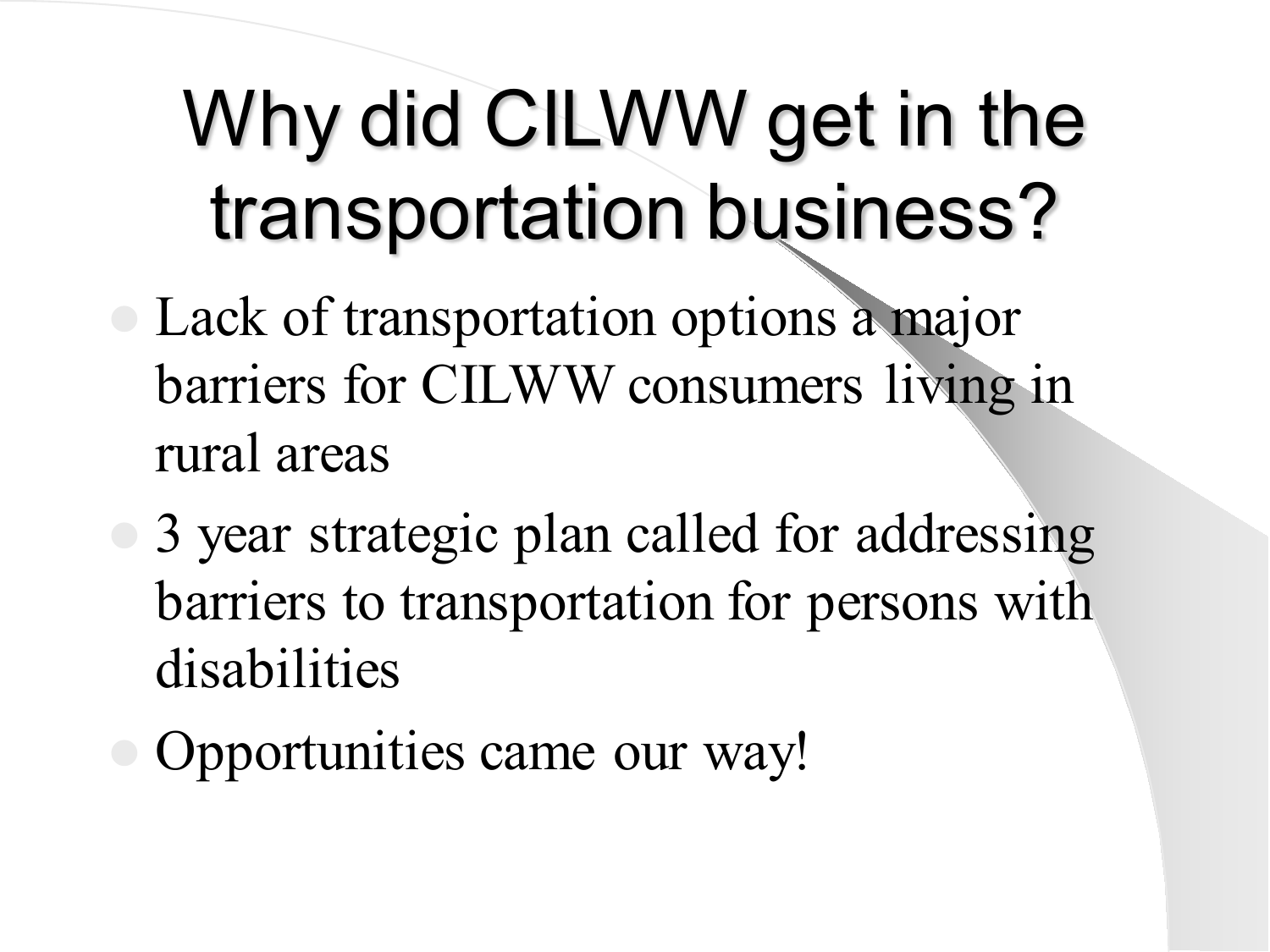# What you need to know before you begin!

- What is the scope of the problem?
	- Survey consumers. Where are they going and where would they like to go?
- Who are the current transportation providers?
	- Whose providing transportation? Specialized medical, Veterans programs, aging programs
	- Where are they going?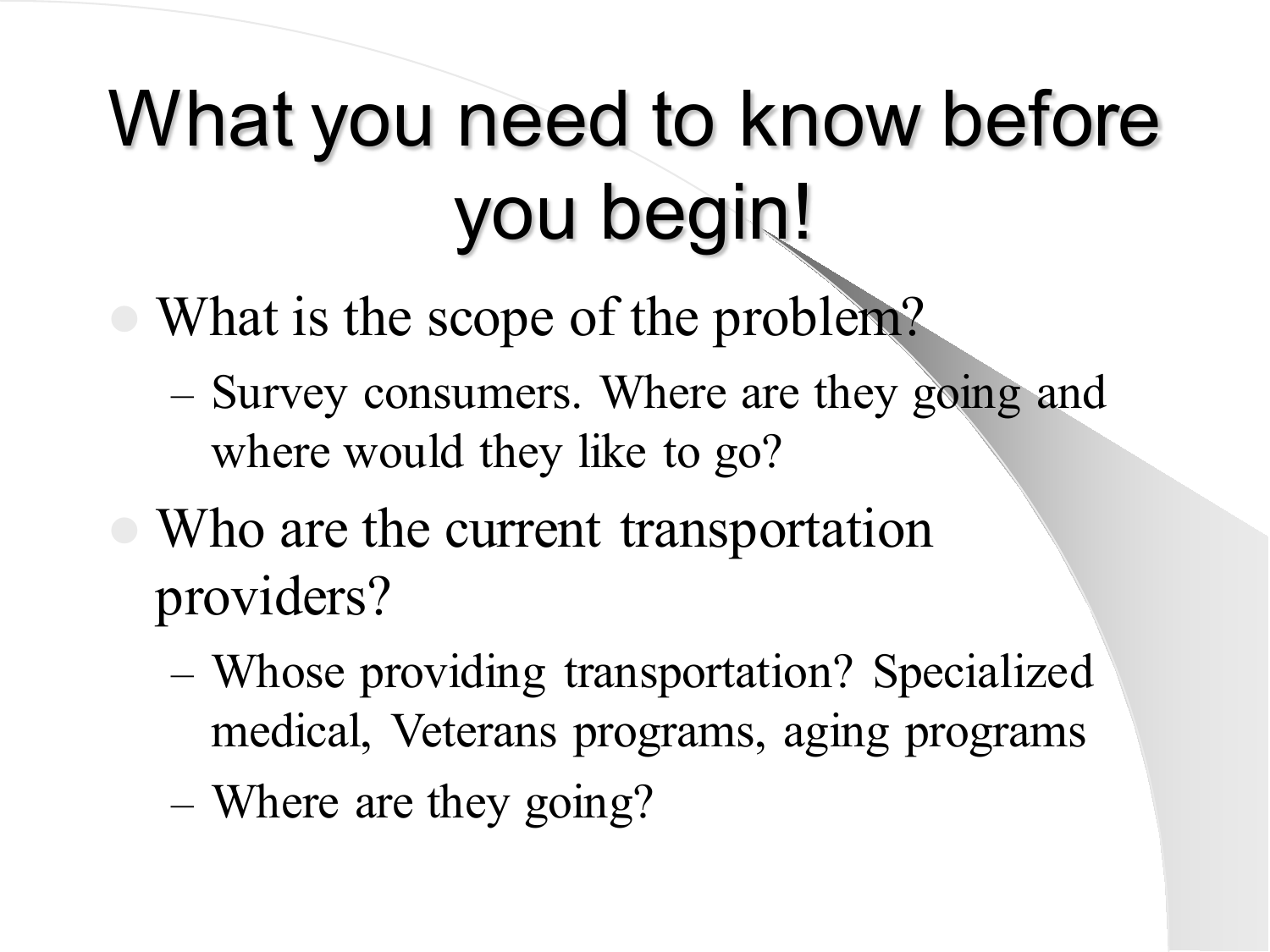### Collaboration is the key

- Who are the "players" when it comes to transportation in rural areas?
- Find opportunities to collaborate
	- Regional Transportation Coordination Plan, required by every state.
	- Be at the table to discuss the transportation needs of persons with disabilities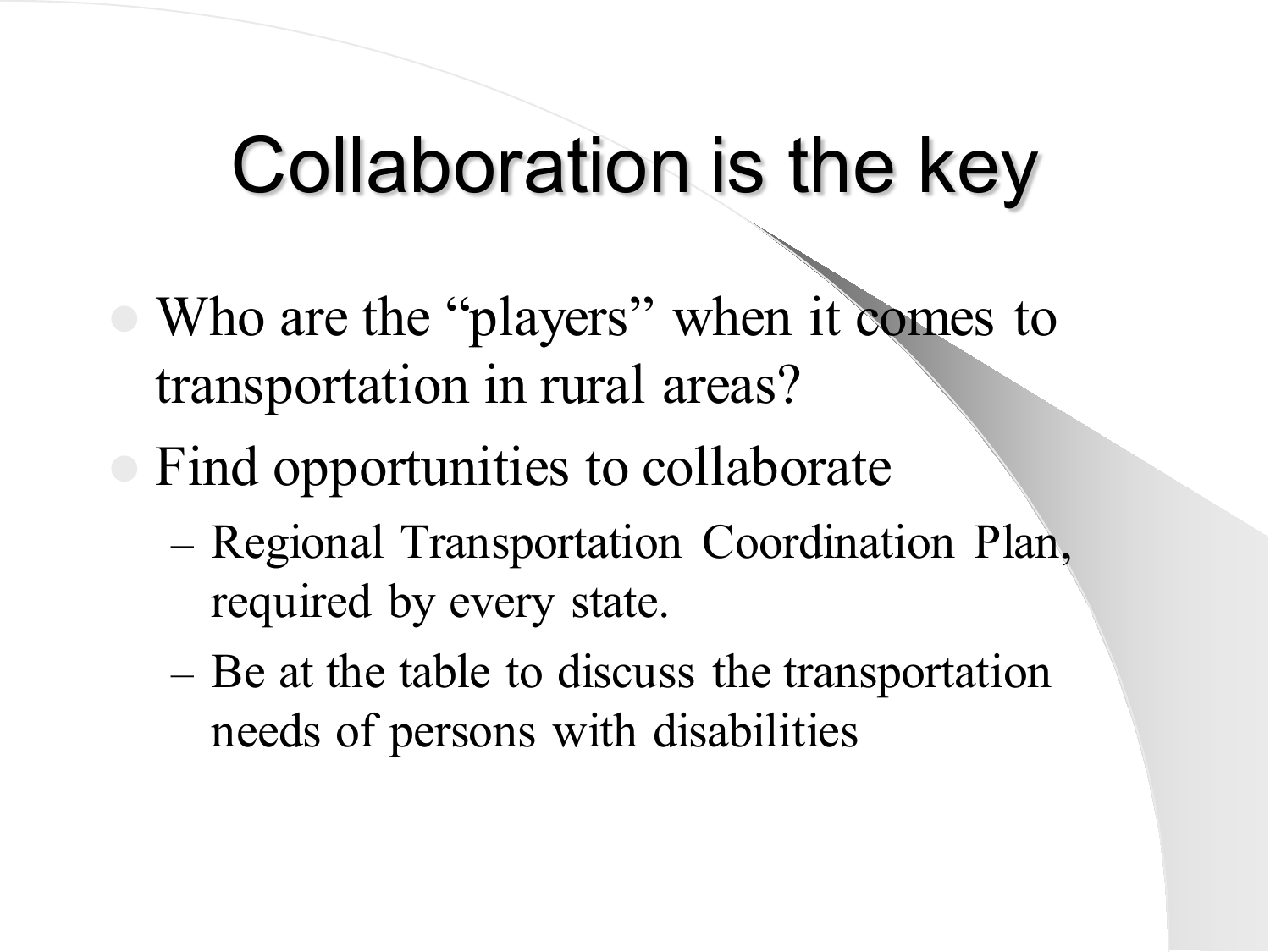### Collaboration Example

- Invited everyone involved in transportation to the table (funders, providers, stakeholders, consumers)
- Created the WWRTCC (Western Wisconsin Regional Transportation Collaborating Council)
- Mission: Develop transportation options for all transit dependent persons!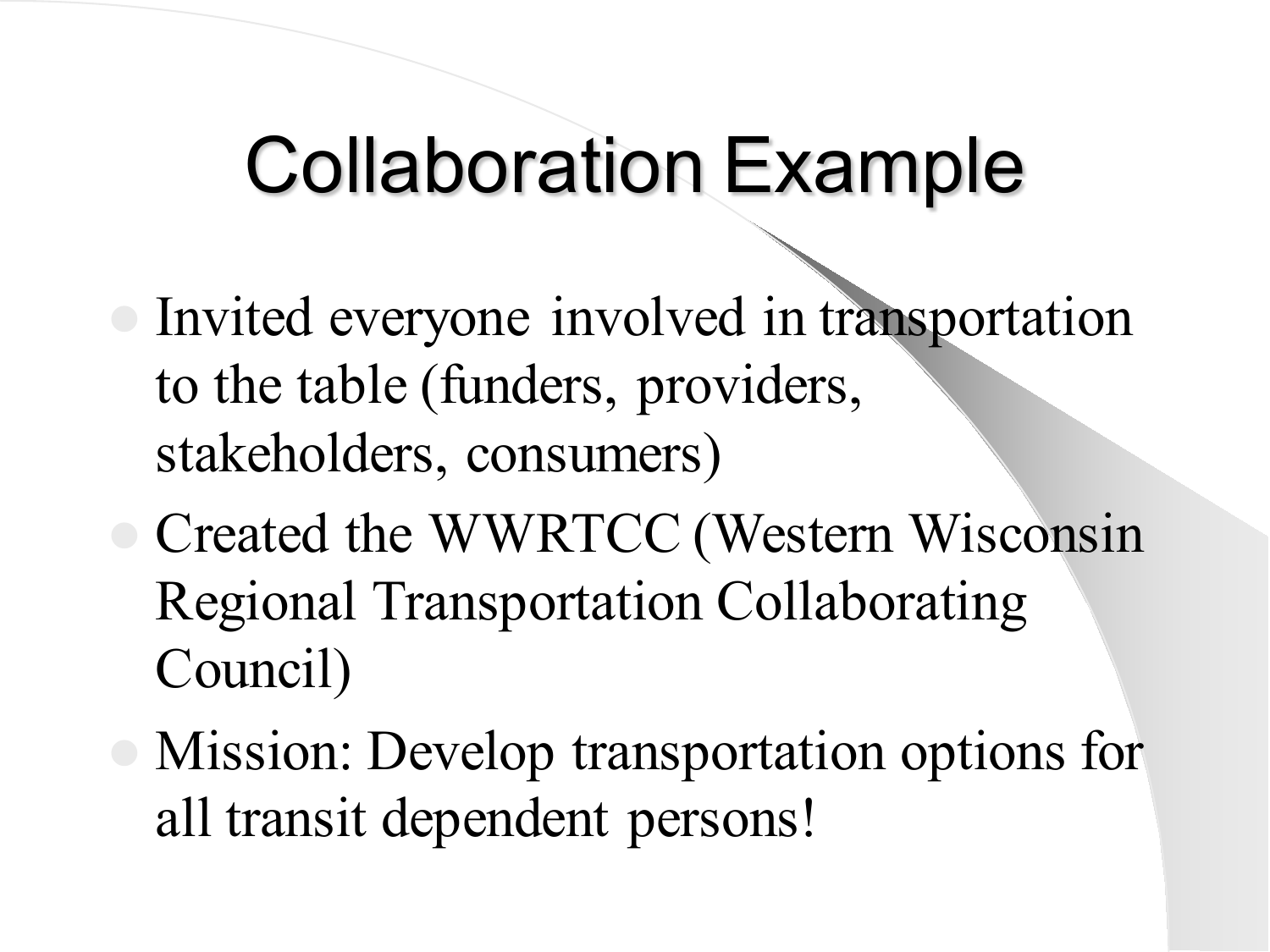## Collaboration Example **Continued**

- CILWW invited everyone to a "Transportation Summit" to discuss the gaps in transportation.
- Keep the momentum going!
	- Work with partners to advocate for increased State transportation dollars and program expansion
	- Regional Coordination Plans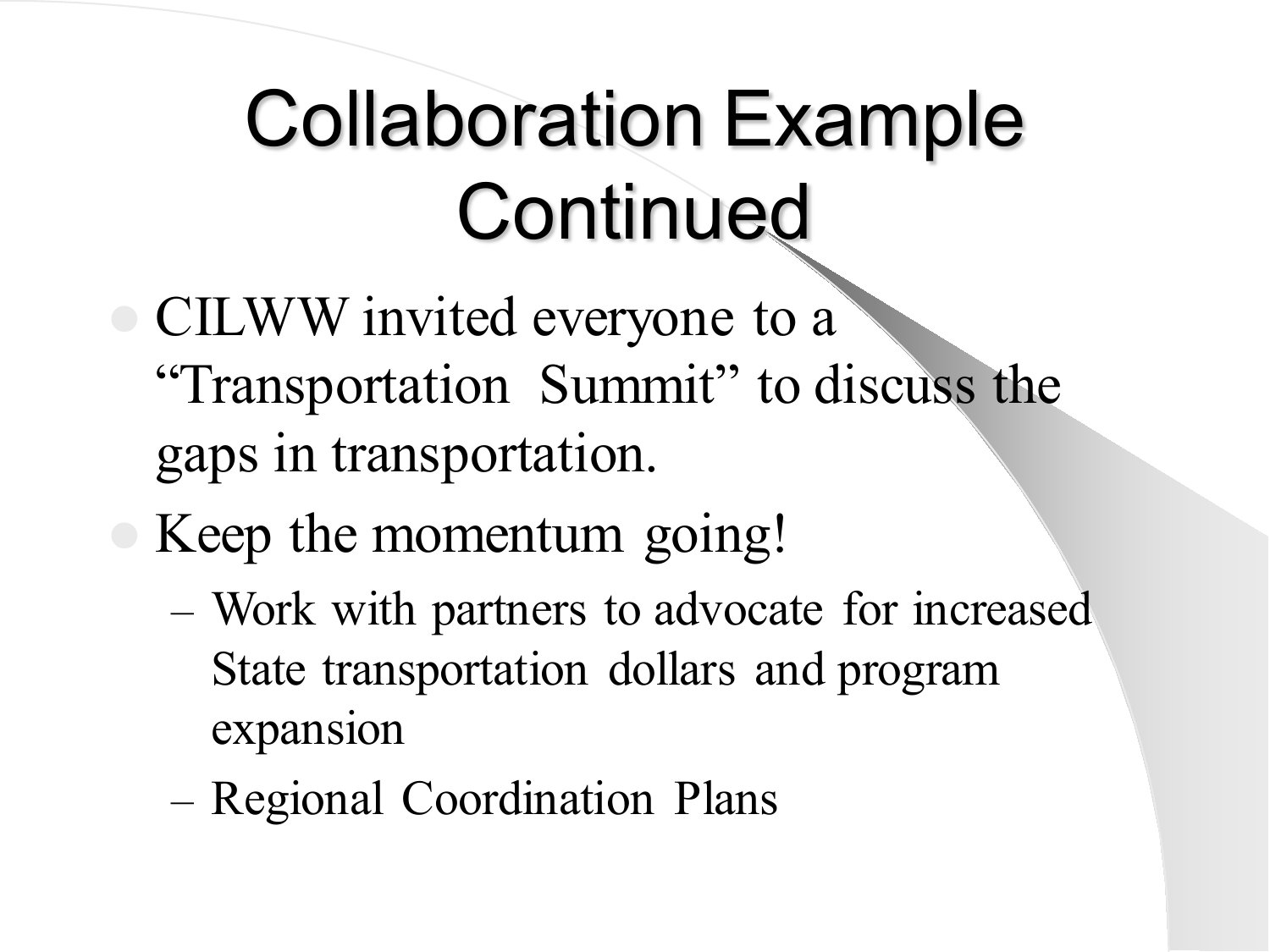### Working with other ILC's

- Look for opportunities to work with other Independent Living Centers in your state
- Currently CILWW is working with three of the eight rural ILC's in Wisconsin (another one to join in the near future)
- Strength in numbers with ILC's working together!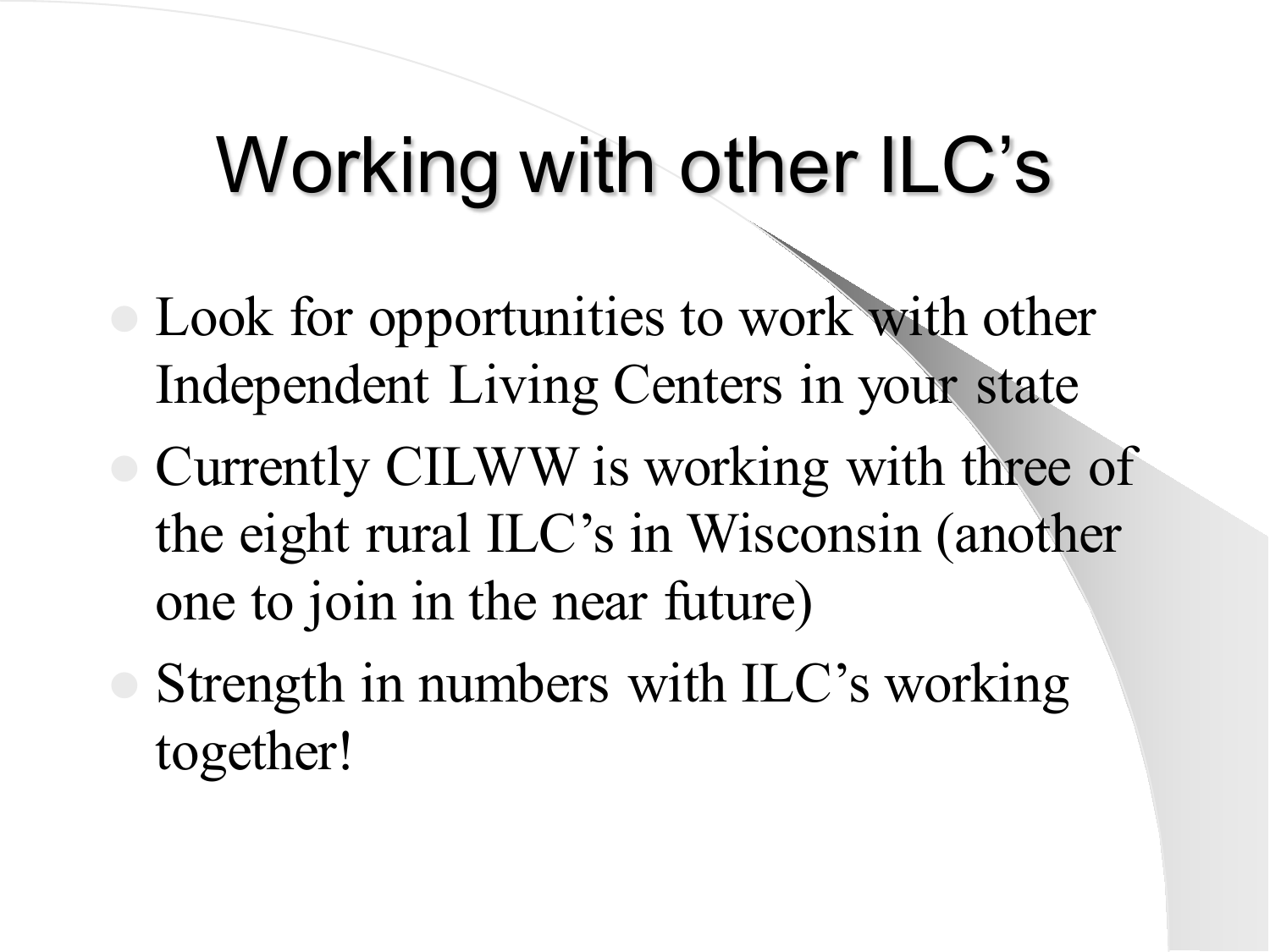## How the program began

- Collaboration between three organizations!
	- **St. Croix County Office on Aging**: Provided the initial seed money of \$3000 dollars
		- 85.21 dollars (weren't providing rides to person with disabilities)
	- **St. Croix Valley Disability Coalition**: Sought out funding for a Transportation Coordinator
		- United Way funded disability advocacy group
	- **Center for Independent Living for Western WI**: Became the fiscal agent for the program.
		- Provides payroll for Transportation Coordinator
		- Reimbursement to drivers and vouchers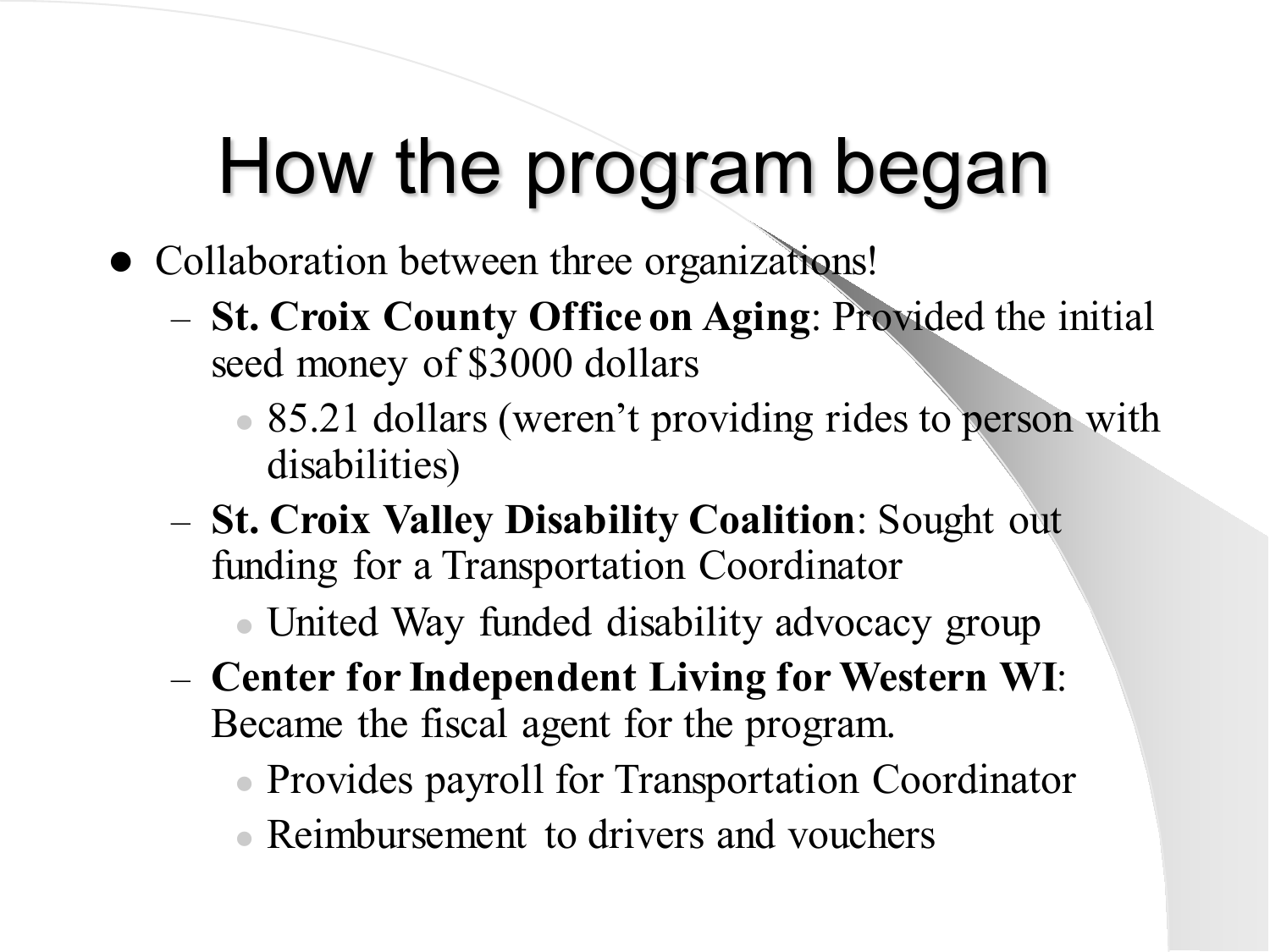#### How the program expanded

- Foundation grant to expand transportation to CILWW's ten county service area
- Received 5310 transportation dollars
	- This program (49 U.S.C. 5310) provides formula funding to states for the purpose of assisting private nonprofit groups in meeting the transportation needs of older adults and people with disabilities when the transportation service provided is unavailable, insufficient, or inappropriate to meeting these needs.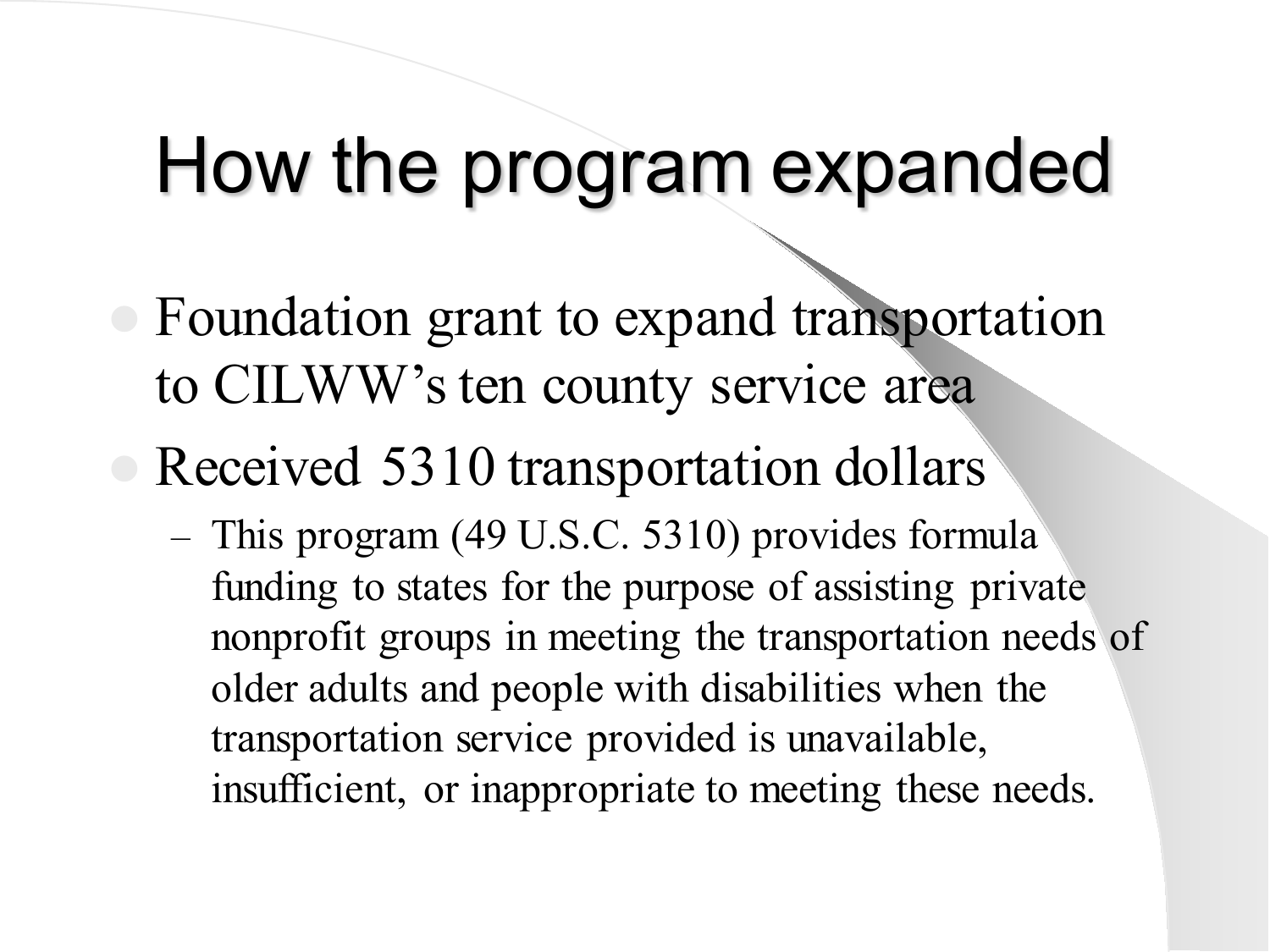## How the program expanded continued

- Program expanded to 18 counties in western and north western Wisconsin
	- Collaboration with North Country Independent Living voucher program
- Contracting with Counties to provide transportation
	- State 85.21 program counties receive to provide elderly and disabled transportation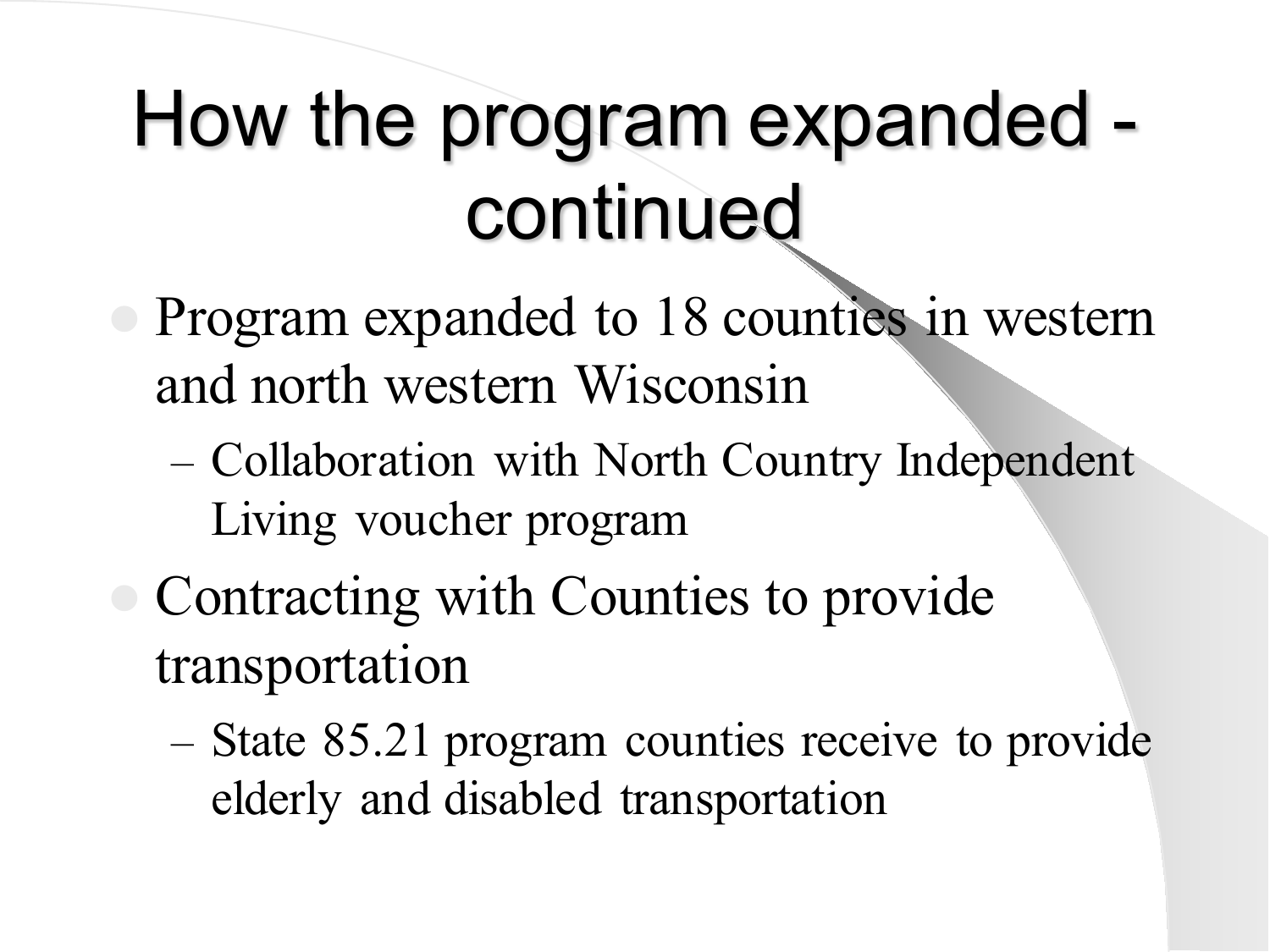#### Question and Answer

Any questions at this time?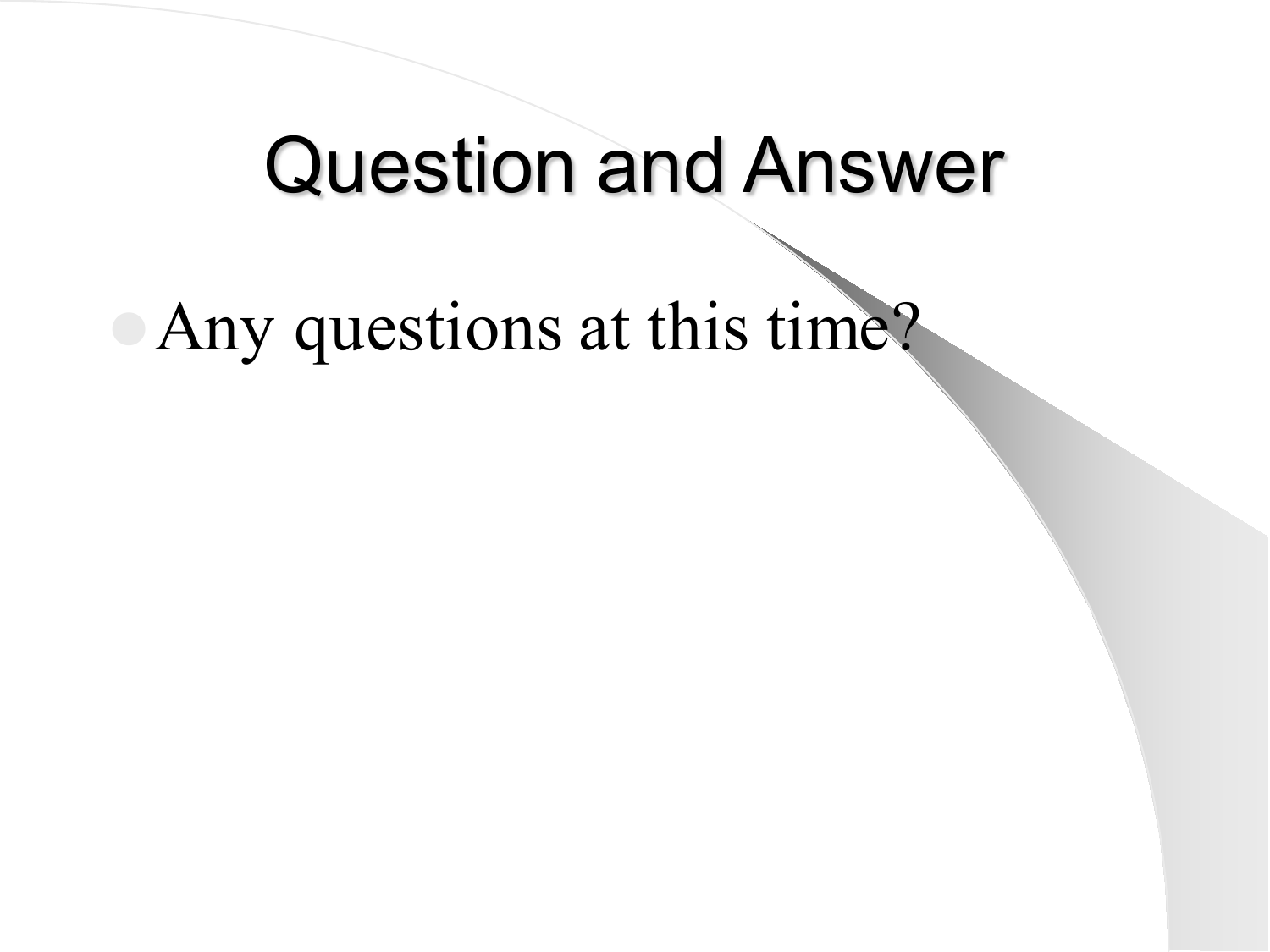### How is the program funded

- New Freedom Grant :Federal funding for the Elderly & Disabled. (53.10)
- 85.21 contracts with County ADRC's (5)
- Community Foundations or Grants
	- Hometown Health Grant
	- Otto Bremer Foundation
	- Hugh J Anderson Foundation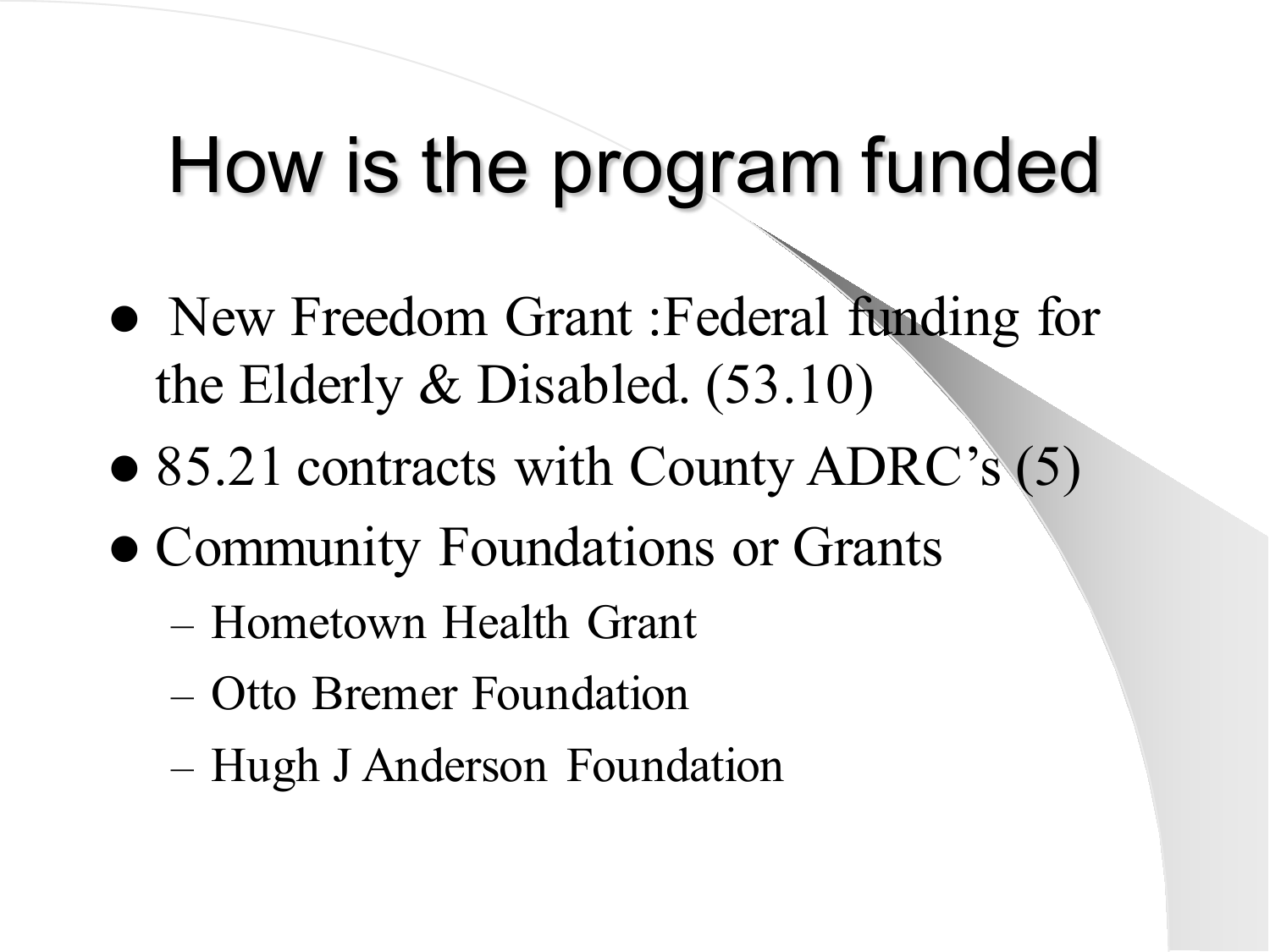## How is the program funded continued

- Managed Care Organizations:
	- -Inclusa,
	- -Lake Land
	- -CWI/MyChoice
- IRIS (Self-Directed Support Program
- Department of Workforce Development
- Recovery Wellness Consortium (Crisis)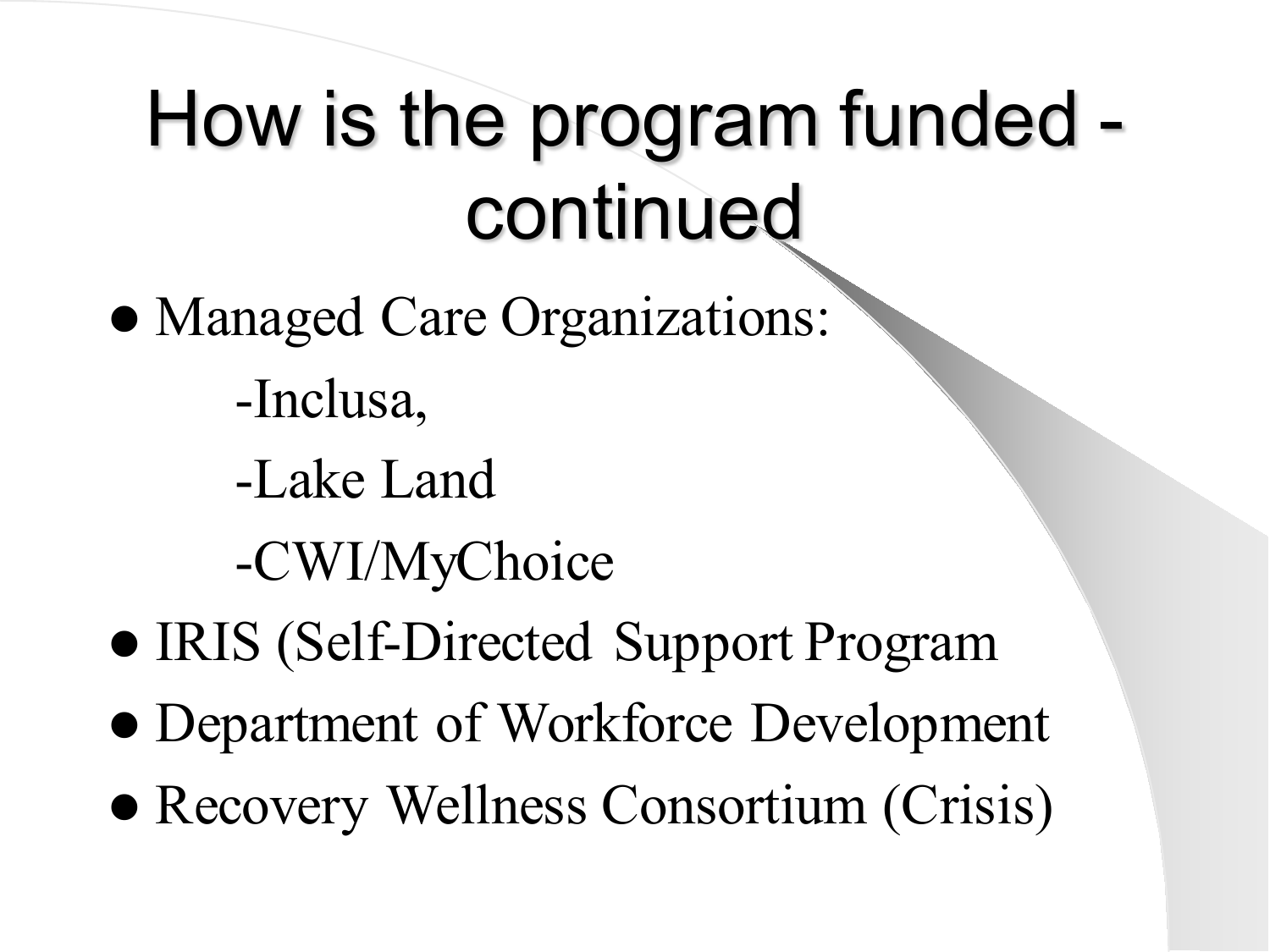## How the program works – driver recruitment

- Traditional "Volunteer Driver" program
	- Recruit drivers from the community, making sure to be aware of all programs providing transportation to insure no services are being duplicated.
	- Drivers reimbursed at the Federal rate currently \$.56 per mile.
	- Tear off sheets with phone numbers to call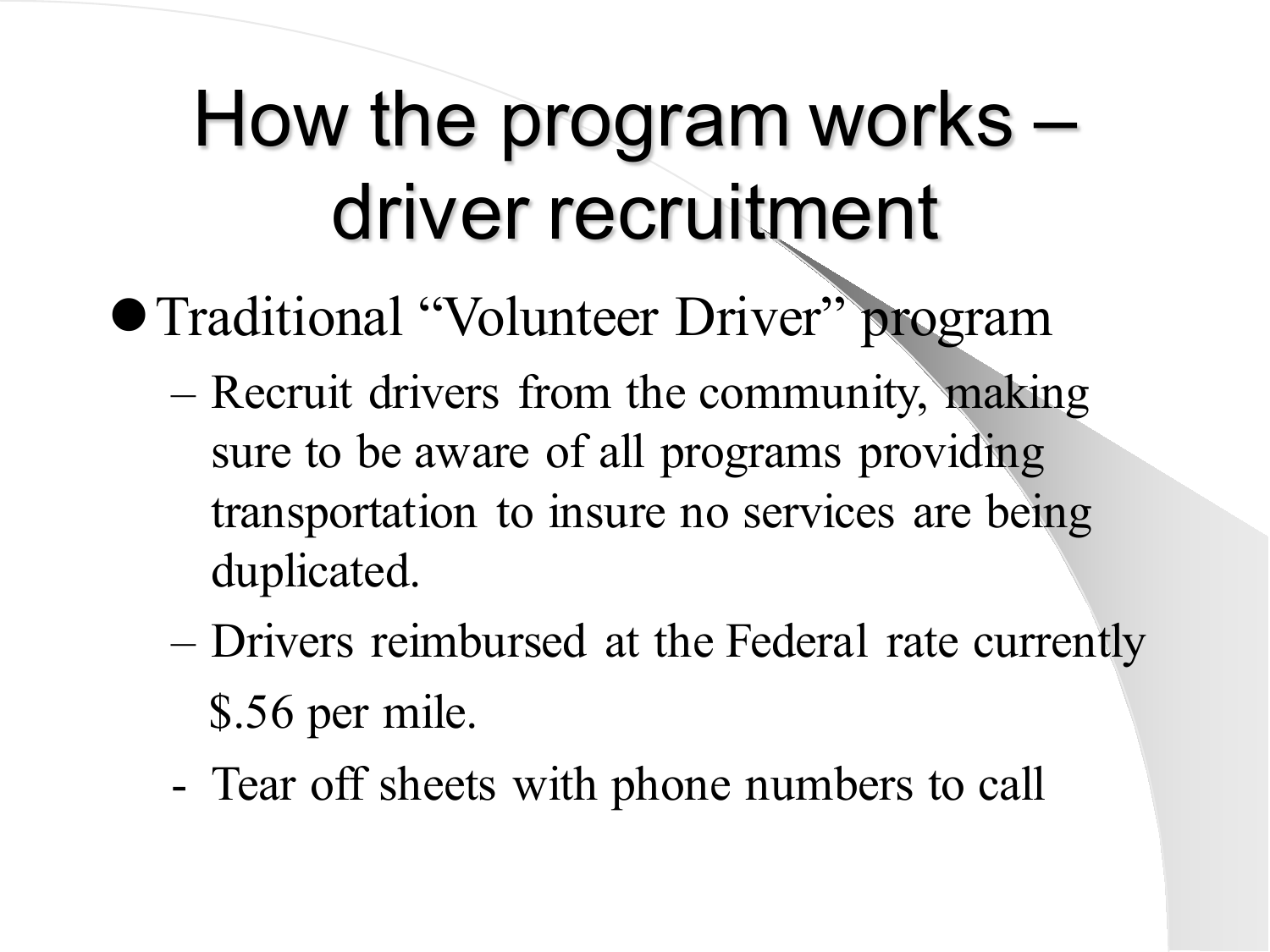## How the programs worksdriver recruitment (slide 2)

- Digital Headlines in Senior Center Newsletters. (across our service areas)
- When they click on the headline of the ad we placed it will take them to our website, once there, they can fill out the driver application.
- Letters are sent to churches, Veterans clubs, Legions, any place where crowds gather.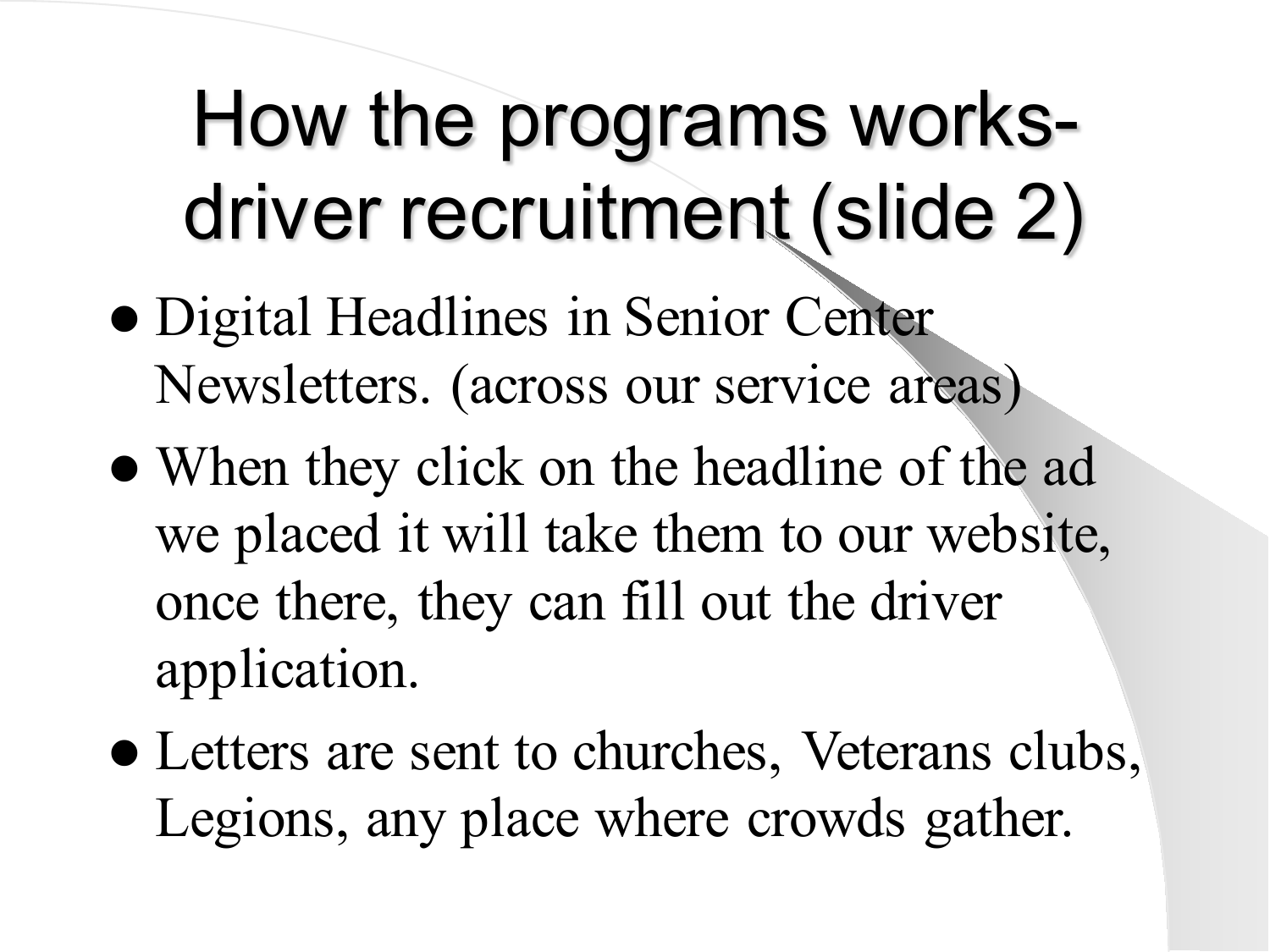## How the program works – driver training (slide 3)

- Regional Driver Training:
	- Once a year a Regional training for drivers from any program is held.
	- An appreciation lunch is served along with raffles and prizes.
	- Drivers are trained on HIPAA, Dementia, Road rage, Mental health, Blood Borne Pathogens and Universal Precautions.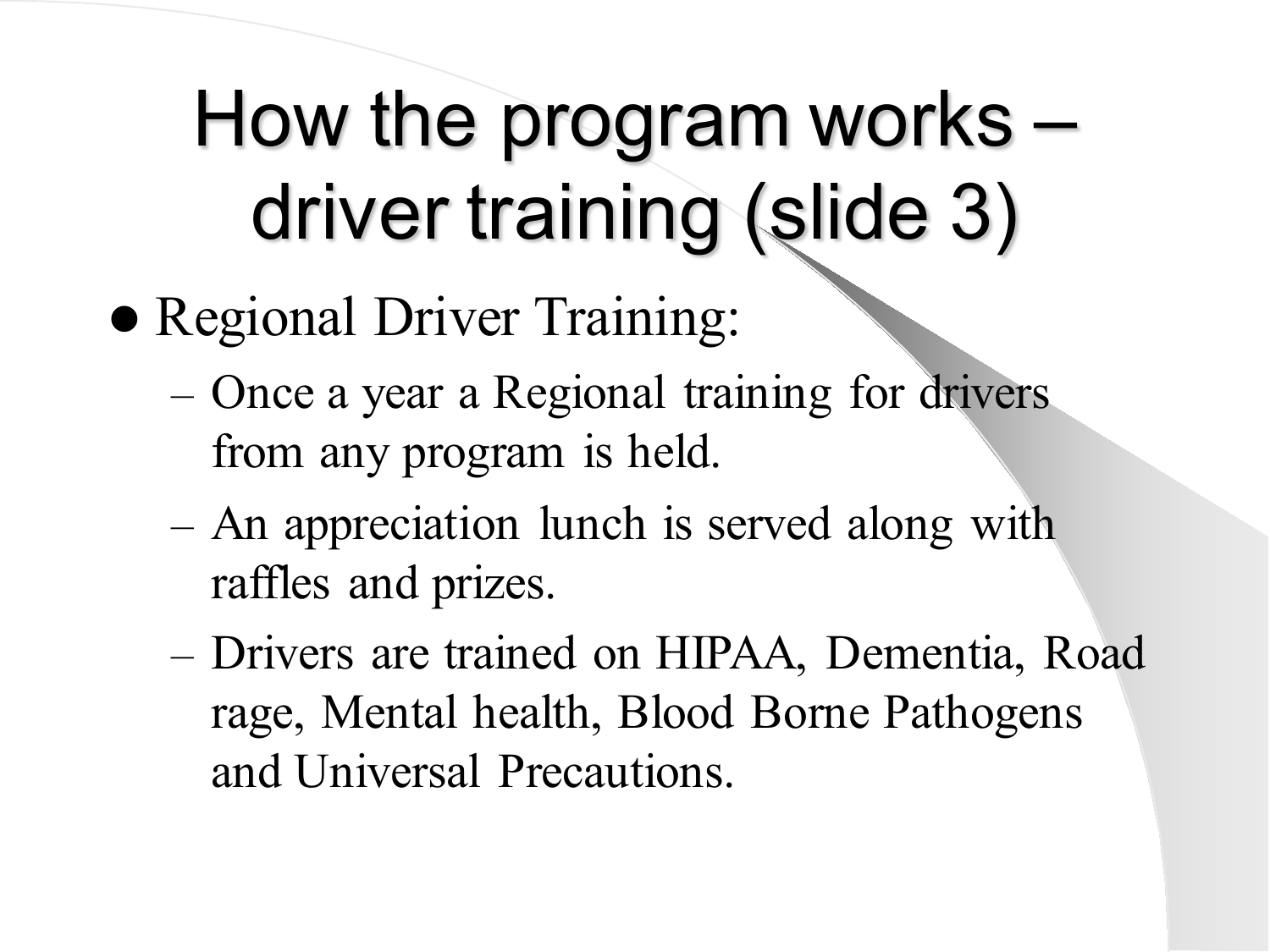## How the programs works driver training

- Individual Driver training
	- Drivers are given the drivers manual and meet for 1 ½ hours with trainer.
	- Drivers are trained on Our Mission statement, Who we are, What we believe, how their role as a volunteer driver is vital, logs, Boundaries, Copays, Incident reporting, Confidentiality, Alcohol and Drugs, Ethics, social media and sexual harassments.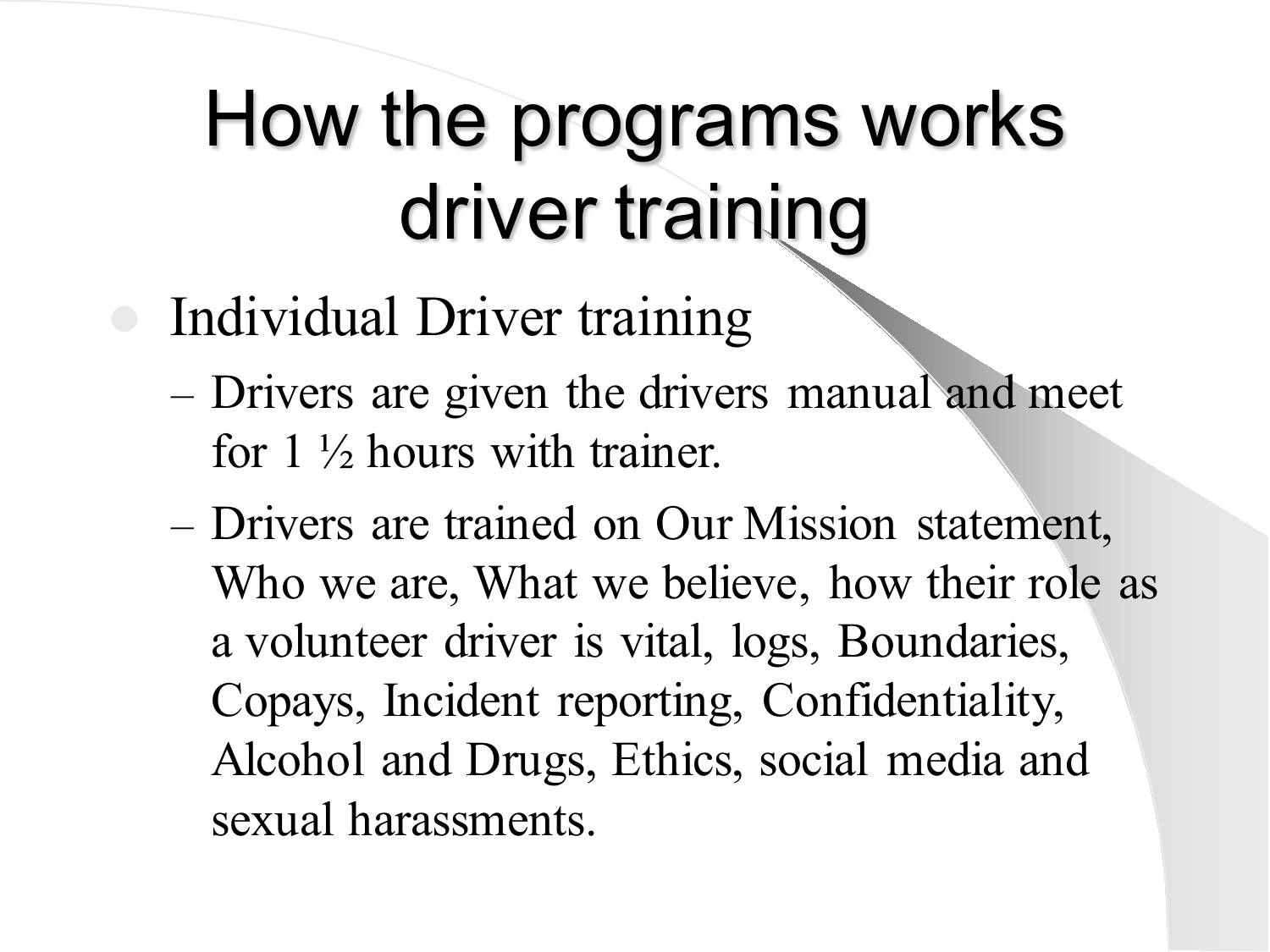## How the program works coordination

- Collaborating and sharing resources with other Agencies, Committees and Boards
	- WAMM (Wis. Assoc. of Mobility Managers)
	- WILN (Wis. Inpedendent Living Network)
	- Transit Commissions/ St Croix
	- Transportation Coordinating Committees
	- RWC/Dunn
	- Barron County Transportation Committee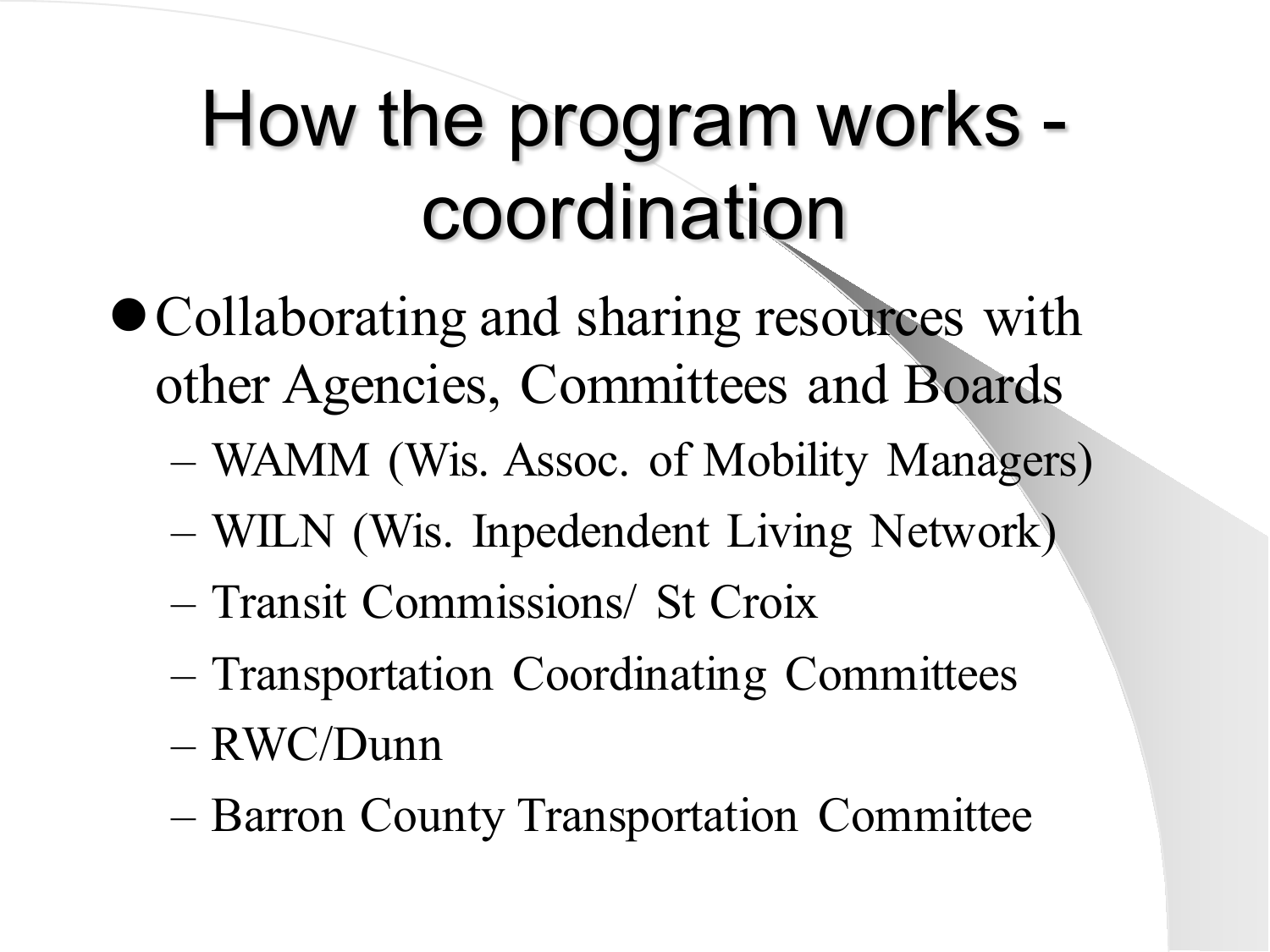#### What are the barriers!

- Recruitment of Drivers
	- Harder during Pandemic!
- No real financial stability
	- Cuts in State or Federal funding
	- Competitive Grants (more applicants)
	- Insurance laws for Volunteer drivers
	- Ask your federal legislators to support legislation to increase the volunteer driver reimbursement rate to match the federal rate!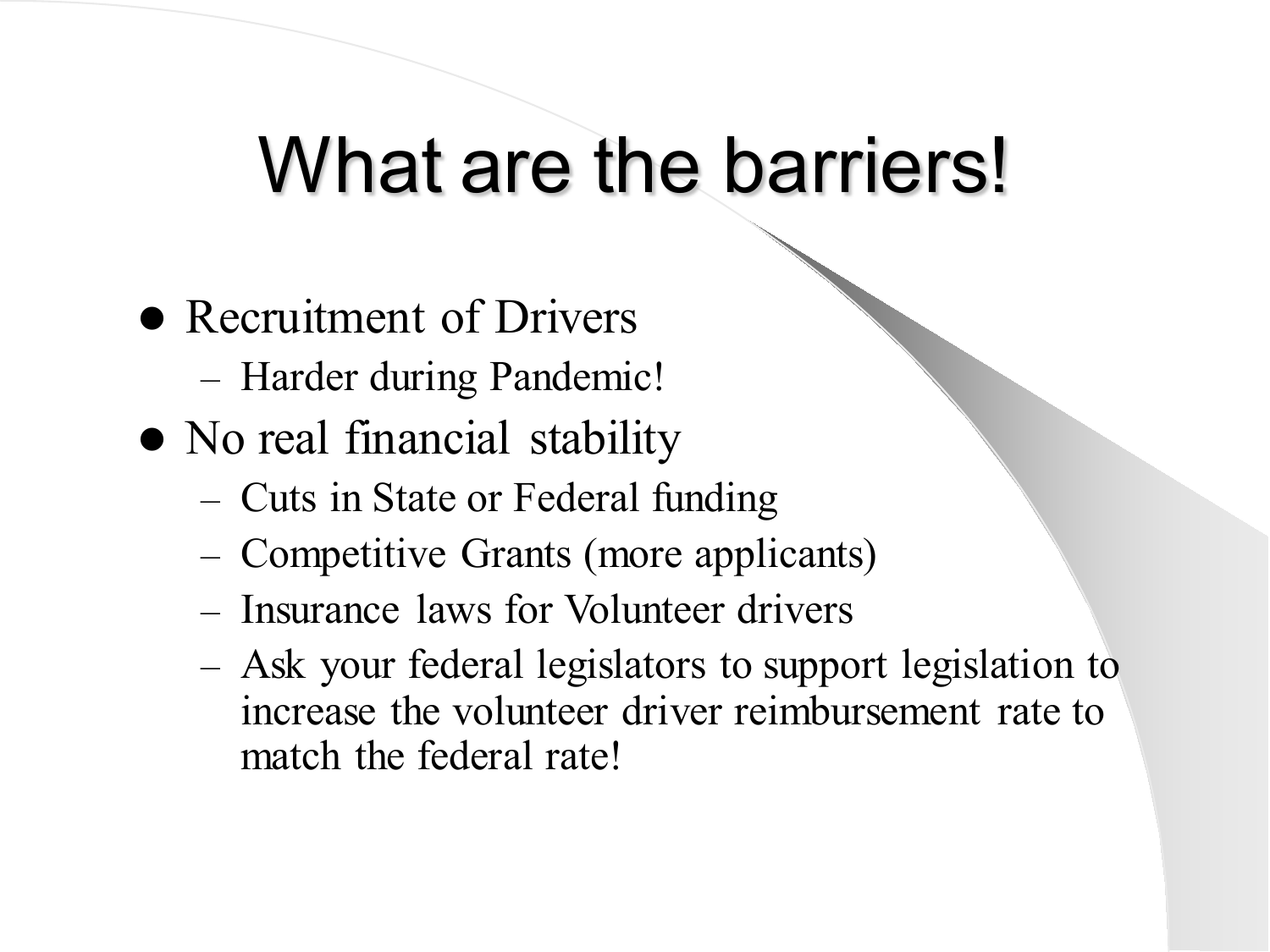# How effective has the program been?

"If you build it, they will come"

– Underestimated the need!

• Difficult to keep up with the increased need as people learned about the program

– Increase of 25% or more per year

- Finding additional funding has been the biggest hurdle to overcome
	- Operated in the "red" first three years
	- Average increase cost of \$10,000 per year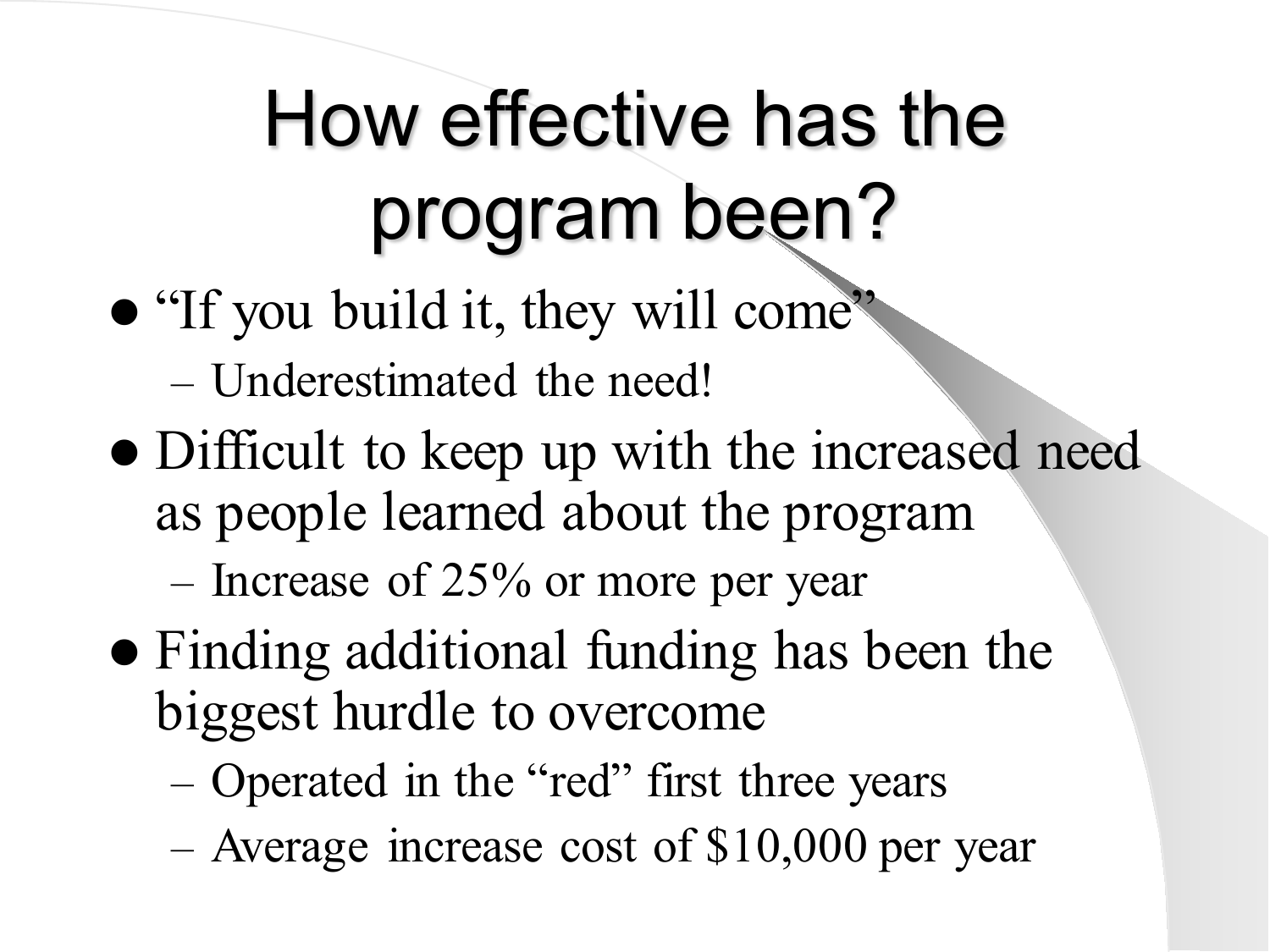# How effective has the program been?

- In 2005:
	- Total number of trips: 512
	- Total trip miles: 36,560
	- Total transportation expense: \$29,263
- In 2020:
	- Total number trips: 21520
	- Total trip miles: 1072923
	- Total transportation expense: \$621,851.87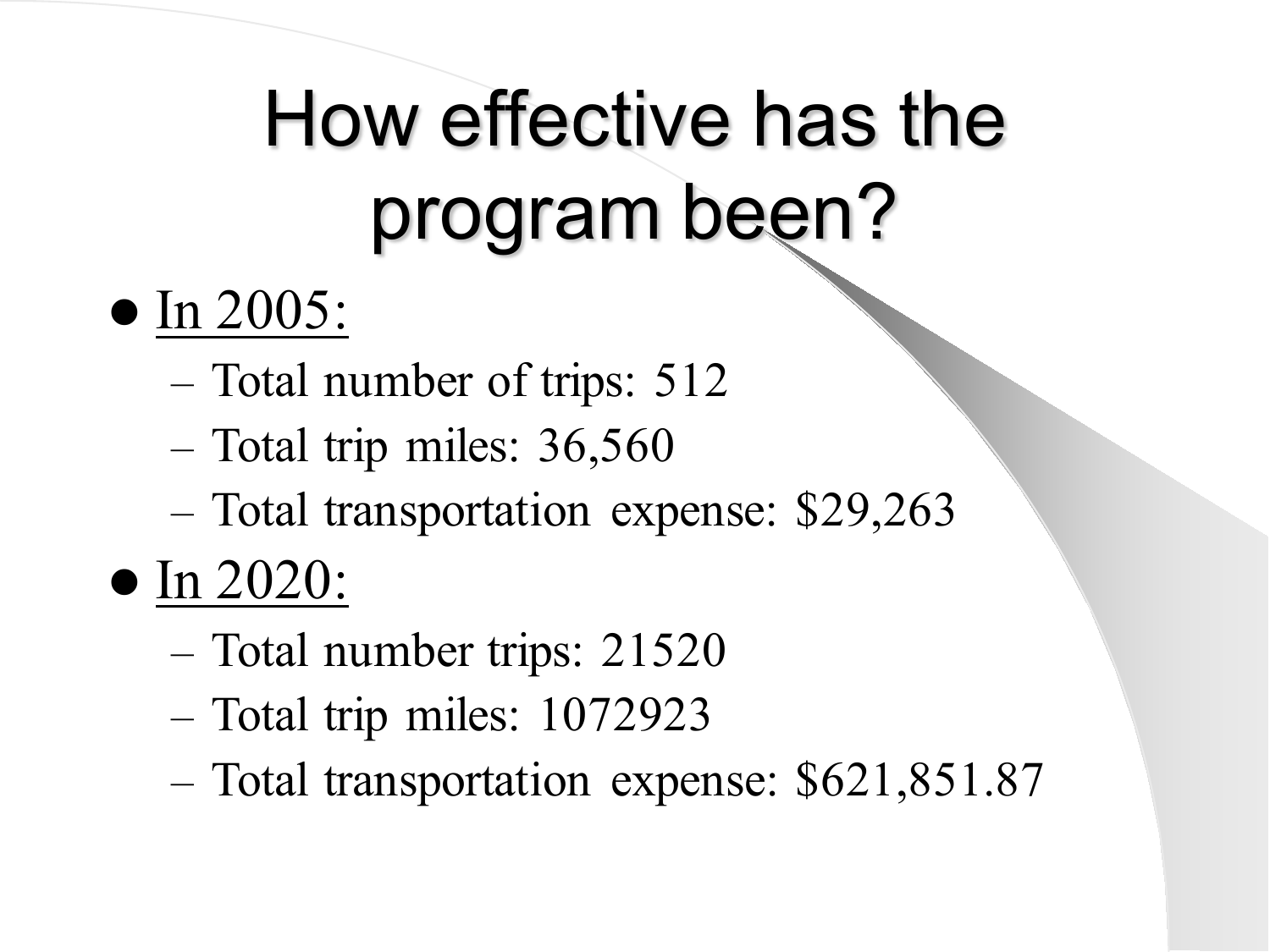## Where are people going?

- 4 Year Average
	- Medical increased by 210% since
	- Social/Recreational: increased by 88%
	- Education/Training: increased by 74%
	- Independent Living increased by 55%
	- Employment increased by 125%
	- Nutrition increased by 36%
	- No shows and cancellation dropped by  $-8\%$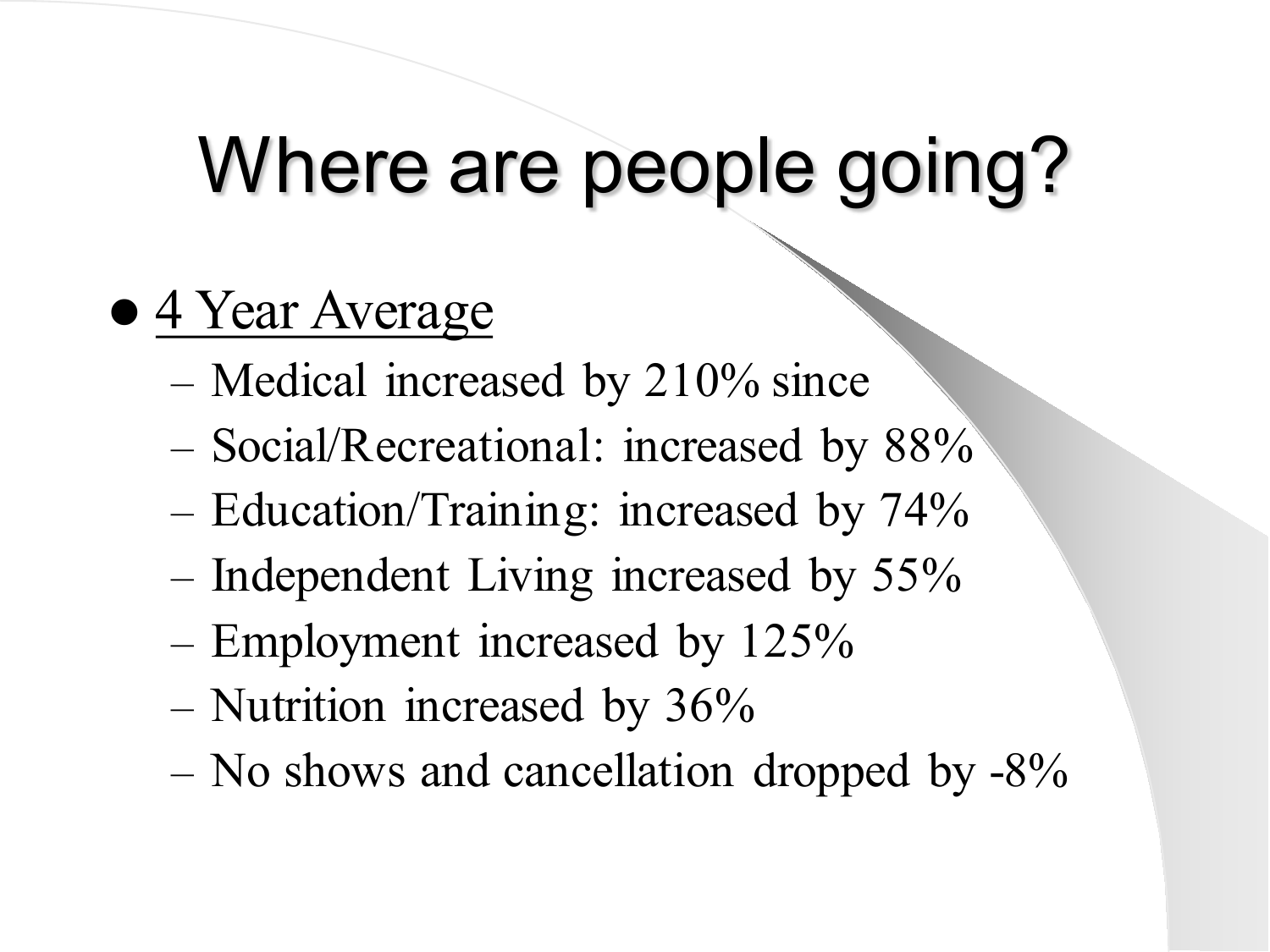#### What have we learned!

- Volunteer Drivers & Vouchers are a great resource to meet the transportation needs of persons with disabilities living in very rural areas.
- When used in coordination with other transportation programs, it can provide a level of transportation where no other options existed!